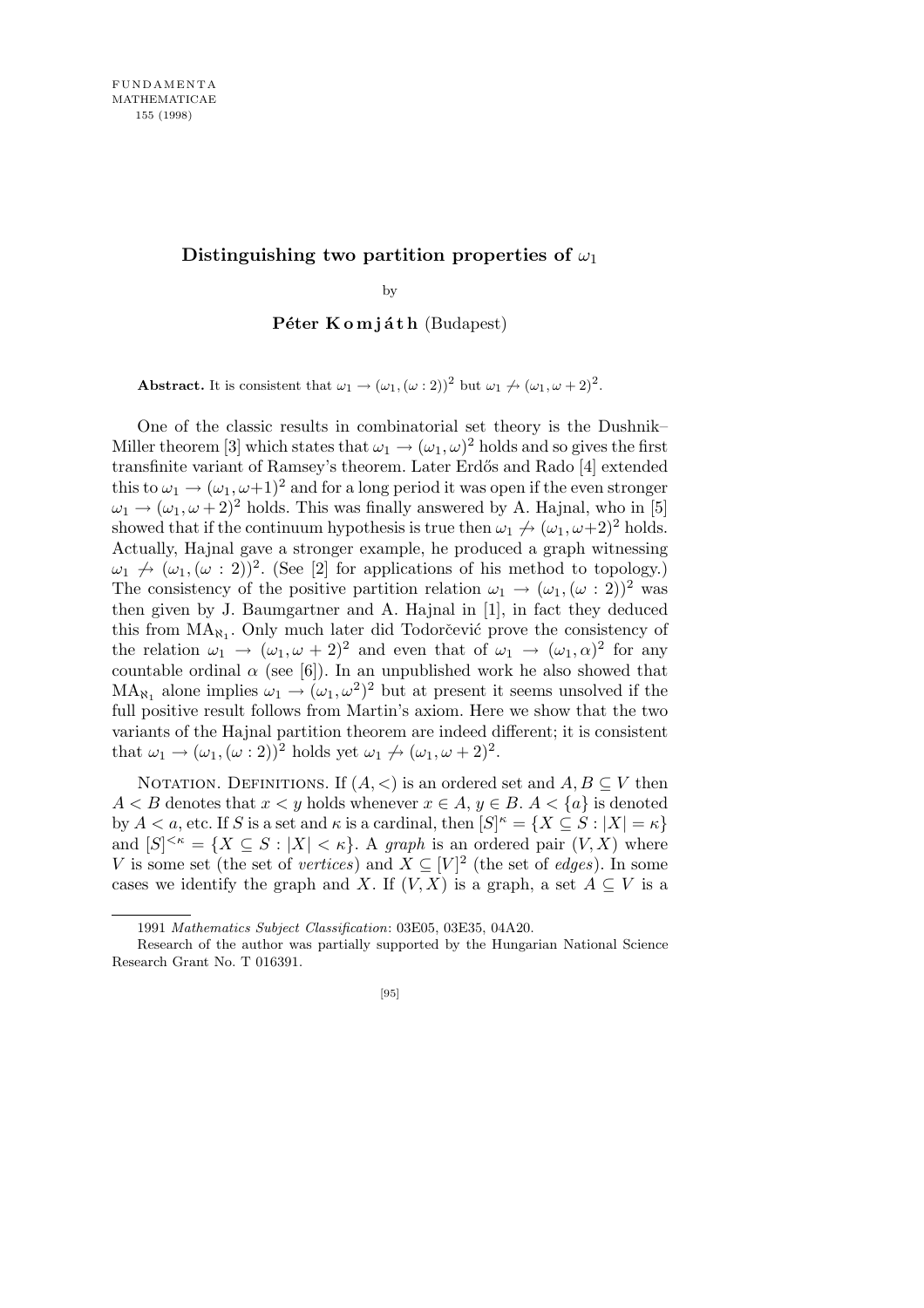*complete subgraph* if  $[A]^2 \subseteq X$ , and it is an *independent set* if  $[A]^2 \cap X = \emptyset$ . If *X* is a graph on some ordered set  $(V, <)$  and  $\beta$ ,  $\gamma$  are ordinals, then a *subgraph of type*  $(\beta : \gamma)$  is a subset  $B \times C \subseteq X$  where the types of *B*, *C* are *β*, *γ*, respectively, and *B < C*.

If  $\alpha$ ,  $\beta$ ,  $\gamma$  are ordinals, then the partition relation  $\alpha \to (\beta, \gamma)^2$  denotes that the following statement is true: every graph on a vertex set of type *α* has either an independent set of type  $\beta$  or a complete subgraph of type *γ*. The negation of this statement is denoted, of course, by  $\alpha \nrightarrow (\beta, \gamma)^2$ . Similarly,  $\alpha \to (\beta, (\gamma : \delta))^2$  denotes that in a graph on  $\alpha$  if there is no independent set of type  $\beta$  then there is a complete bipartite graph of type  $(\gamma : \delta)$ . Again, the negation is obtained by crossing the arrow.

THEOREM. It is consistent that  $\omega_1 \nrightarrow (\omega_1, \omega+2)^2$  yet  $\omega_1 \rightarrow (\omega_1, (\omega:2))^2$ .

Proof. Let *V* be a model of ZFC+GCH. We are going to construct a finite support iteration of length  $\omega_2$ ,  $(P_\alpha, Q_\alpha : \alpha < \omega_2$ ).  $Q_0$  will give a counterexample to  $\omega_1 \to (\omega_1, \omega + 2)^2$ , for  $0 < \alpha < \omega_2$  we select a graph  $Y_\alpha$ on  $\omega_1$  with no subgraph of type  $(\omega:2)$  and  $Q_\alpha$  will be a forcing which adds an uncountable independent set.

We define  $Q_0$  as follows.  $q = (s, g, f) \in Q_0$  iff  $s \in [\omega_1]^{<\omega}$ ,  $g \subseteq [s]^2$ ,  $f : g \to \omega$  with the property that if  $a \cup \{x, y\}$  is a complete subgraph of  $(s, g)$ , i.e.,  $[a \cup \{x,y\}]^2 \subseteq g$ , and  $a < x < y$  then  $|a| \le f(x,y)$ .  $(s',g',f') \le (s,g,f)$ iff *s*<sup> $'$ </sup> ⊇ *s*, *f* = *f*<sup> $'$ </sup> ∩ [*s*]<sup>2</sup>, *f*<sup> $'$ </sup> ⊇ *f*. It is clear that *Q*<sub>0</sub> adds a graph *X* on *ω*<sub>1</sub> with no complete subgraph of type  $\omega + 2$ .

If  $0 < \alpha < \omega_2$  and the iteration  $P_\alpha$  is given assume that  $Y_\alpha \in V^{P_\alpha}$  is a graph on  $\omega_1$  with no subgraph of type  $(\omega : 2)$ . We set  $q \in Q_\alpha$  iff  $q \in [\omega_1]^{<\omega}$ is an indepedent set of  $Y_\alpha$ ,  $q' \leq q$  iff  $q' \supseteq q$ . It is well known that  $Q_\alpha$  is ccc. This implies that there is a  $\delta < \omega_1$  such that if  $q \in Q_\alpha$  has  $q \cap \delta = \emptyset$  then *q* has extensions to arbitrarily large ordinals. We assume that every *q* is as described, or, better, by removing the part of  $Y_\alpha$  below  $\delta$  we can make  $\delta = 0$ . With this,  $Q_{\alpha}$  will really add an uncountable independent subset of  $Y_{\alpha}$ .

The results of  $[4]$  show that  $Q_0$  is ccc and as all the other factors are ccc this way we get a ccc forcing  $P_{\omega_2}$ . (Indeed, we will prove stronger statements soon.) This makes it possible that with a bookkeeping every appropriate graph on  $\omega_1$  can be some  $Y_\alpha$  and so we prove the result if we show that X remains a graph in  $V^{P_\alpha}$  which contains no uncountable independent sets.

For  $p \in P_\alpha$  ( $1 \le \alpha \le \omega_2$ ) we denote by supp(*p*) the support of *p*, which is a finite subset of  $\alpha$ . If  $\beta < \alpha$ , then  $p|\beta$  is the restriction of p to  $\beta$ . A condition  $p \in P_\alpha$  is *nice* if for every  $0 < \beta < \alpha$  the condition  $p|\beta$  determines the finite set  $p(\beta)$ , that is, it is not only a name of it, but an actual set.

LEMMA 1. For  $\alpha \leq \omega_2$  the nice conditions form a dense subset of  $P_\alpha$ .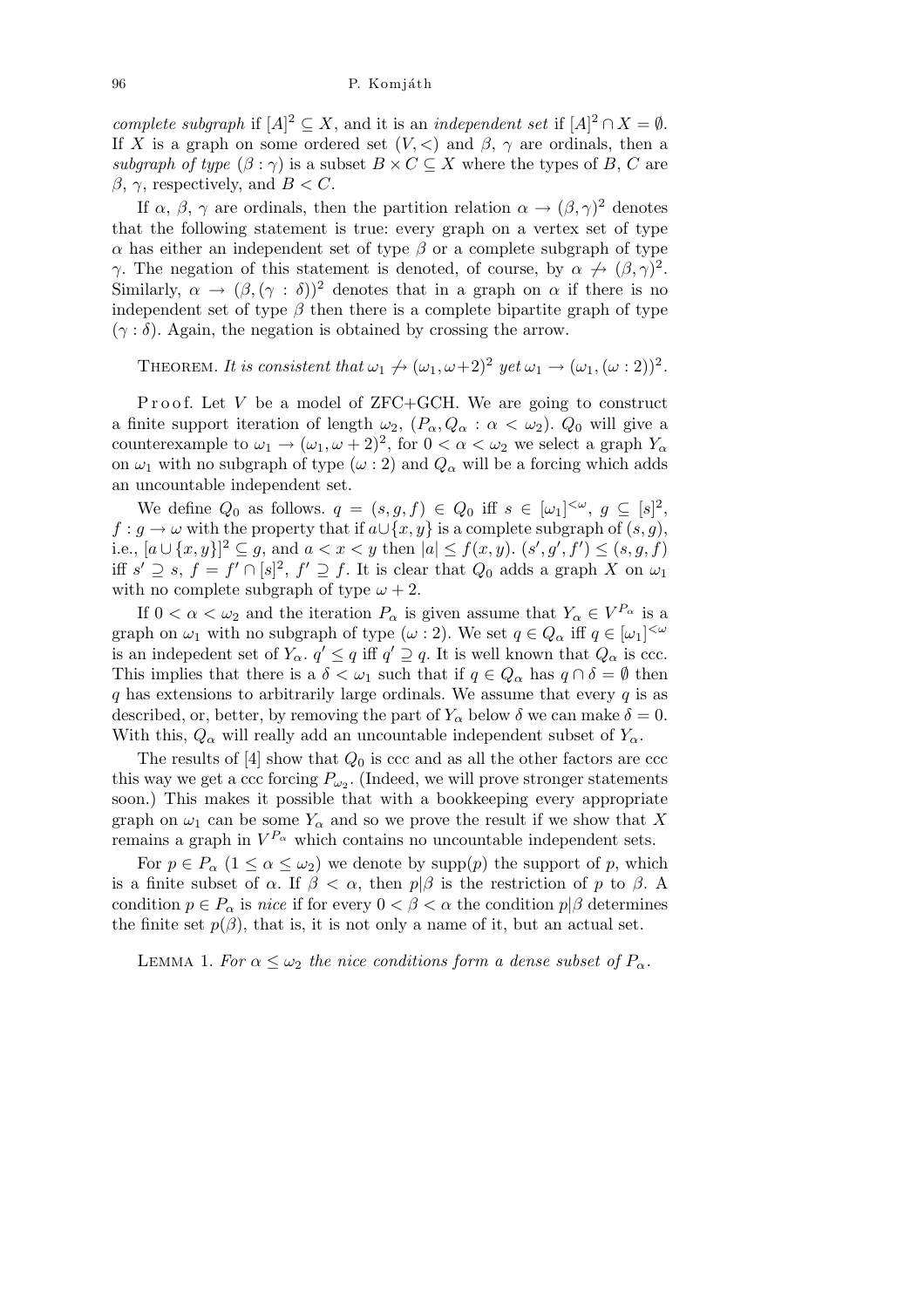P r o o f (by induction on  $\alpha$ ). The statement is obvious for  $\alpha = 1$ . As every support is finite, there is nothing to prove for  $\alpha$  limit. If  $p \in P_{\alpha+1}$ pick a  $p' \in P_\alpha$ ,  $p' \leq p | \alpha$  determining  $p(\alpha)$ . Extend  $p'$  to a nice  $p'' \leq p'$ . Now  $(p'', p(\alpha))$  is as required.

From now on we will mostly work with nice conditions.

Assume that  $0 < \alpha \leq \omega_2$ ,  $p_0, p_1 \in P_\alpha$ ,  $p_i(0) = (s \cup s_i, g_i, f_i)$  for  $i <$ 2 with *s*, *s*<sub>0</sub>, *s*<sub>1</sub> disjoint. We call an extension  $q \leq p_0, p_1$  *edgeless* if for  $q(0) = (s^*, g^*, f^*)$  the graph  $g^*$  contains no edge between  $s_0$  and  $s_1$ . We will frequently use the obvious fact that if  $p'_i \leq p_i$  for  $i < 2$  then every edgeless extension of  $p'_0$ ,  $p'_1$  is an edgeless extension of  $p_0$ ,  $p_1$ .

LEMMA 2. *If*  $\alpha \leq \omega_2$ ,  $k < \omega$ , and  $\aleph_1$  conditions are given in  $P_\alpha$  then *some k of them have an edgeless common extension.*

Proof (by induction on  $\alpha$ ). Let  $p_{\xi} \in P_{\alpha}$  be given. We can assume outright that  $p_{\xi}(0) = (s \cup s_{\xi}, g_{\xi}, f_{\xi})$  with  $\{s, s_{\xi} : \xi < \omega_1\}$  disjoint, and these conditions are compatible. We can also suppose that the supports of the conditions form a *∆*-system.

The statement is obvious if  $\alpha = 1$ .

Assume now that  $\alpha$  is limit. If cf( $\alpha$ )  $\neq \omega_1$  then there is a  $\beta < \alpha$  such that  $P_\beta$  contains an uncountable subfamily of  $\{p_\xi : \xi < \omega_1\}$  and we are done by the inductive hypothesis. If  $cf(\alpha) = \omega_1$  then there is a  $\beta < \alpha$  such that the supports are pairwise disjoint beyond *β*. This follows from the fact that they form a  $\Delta$ -system. These arguments give the result for limit  $\alpha$ .

It suffices, therefore, to show the lemma for  $\alpha + 1$ , assuming that it holds for  $\alpha$ . Next we argue that it is enough to show it for  $k = 2$ . This will be done by remarking that if it is true for some  $k \geq 2$  then it is true for 2*k*. Indeed, if the conditions  ${p_{\xi} : \xi < \omega_1}$  are given and we know the lemma for *k* then we can inductively choose  ${q_\xi : \xi < \omega_1}$  such that  $q_\xi$  is an edgeless extension of  ${p_{\xi} : \xi \in s_{\tau}}$  where the  $s_{\tau}$ 's are disjoint *k*-element subsets of  $\omega_1$ . If now  $q_{\tau_0}$  and  $q_{\tau_1}$  admit an edgeless extension *r* then *r* is an edgeless extension of  $\{p_{\xi} : \xi \in s_{\tau_0} \cup s_{\tau_1}\}\$ and so our claim is proved.

Assume therefore that  $(p_{\xi}, q_{\xi})$  are nice conditions in  $P_{\alpha+1}$ . We can as well assume that the sets  ${q_\xi : \xi < \omega_1}$  form a *∆*-system and  $q_\xi = W \cup U_\xi$ holds for  $\xi < \omega_1$  where  $|U_{\xi}| = n$  for some  $n < \omega$ . We will ignore *W* as it will play no role in finding an appropriate extension. As the sets  $\{U_{\xi} : \xi < \omega_1\}$ are disjoint,  $\min(U_{\xi}) \geq \xi$  for almost every (closed unboundedly many)  $\xi$ .

Using the lemma itself for  $\alpha$  we can find (by some re-indexing) a stationary set  $S \subseteq \omega_1$  and conditions which are edgeless extensions

$$
\overline{p}_{\xi} \le p_{\omega\xi}, p_{\omega\xi+1}, \dots, p_{\omega\xi+n} \quad (\xi \in S)
$$

with  $\xi \leq U_{\omega\xi} < U_{\omega\xi+1} < \ldots < U_{\omega\xi+n}$  and we can even assume that  $\overline{p}_{\xi}$ determines a bound  $\tau(\xi) < \omega\xi$  for those points  $\gamma < \omega\xi$  which are joined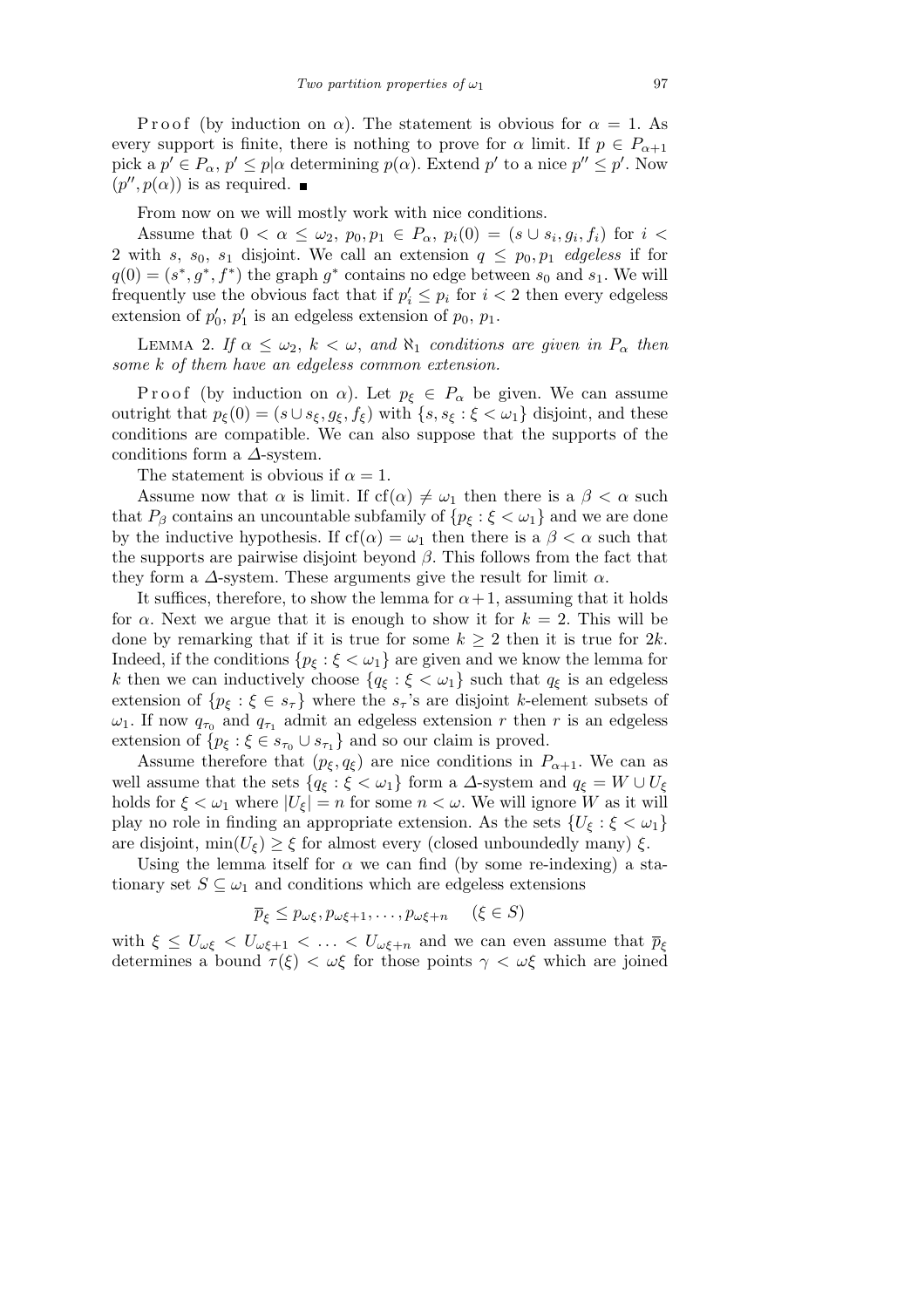to two or more points in  $U_{\omega\xi} \cup ... \cup U_{\omega\xi+n}$ . This bound exists as there are only finitely many ordinals  $\gamma$  as described above (by the condition that  $Y_\alpha$ has no subgraph of type  $(\omega : 2)$ ). By the pressing-down lemma there is a stationary subset  $S' \subseteq S$  on which the function  $\tau(\xi)$  is constant,  $\tau(\xi) = \tau$ . Using the lemma for  $\alpha$  there are  $\tau < \xi_0 < \xi_1$  with an edgeless extension  $r \leq \overline{p}_{\xi_0}, \overline{p}_{\xi_1}$ . Now observe that *r* forces that any of the *n* points in  $U_{\omega \xi_0}$  is joined to at most one point in  $U_{\omega\xi_1} \cup \ldots \cup U_{\omega\xi_1+n}$ . Again, we can assume that *r* determines these points. As there are only *n* elements in  $U_{\omega \xi_0}$  and  $n+1$  sets  $U_{\omega\xi_1}, \ldots, U_{\omega\xi_1+n}$  there is some  $0 \leq i \leq n$  with no edge between  $U_{\omega\xi_0}$  and  $U_{\omega\xi_1+i}$ . This means that  $(r, q_{\omega\xi_0} \cup q_{\omega\xi_1+i})$  is an edgeless extension of  $(p_{\omega\xi_0}, q_{\omega\xi_0})$  and  $(p_{\omega\xi_1+i}, q_{\omega\xi_1+i}).$ 

LEMMA 3. *If*  $1 \le \alpha \le \omega_2$ ,  $p_{\xi} \in P_{\alpha}$  for  $\xi < \omega_1$ ,  $p_{\xi}(0) = (s \cup s_{\xi}, g_{\xi}, f_{\xi})$ *with the sets*  $\{s, s_{\xi} : \xi < \omega_1\}$  *disjoint,*  $x_{\xi} \in s_{\xi}$  *and*  $t_{\xi} \subseteq s_{\xi}$  *is independent in g*<sub> $\xi$ </sub>, then there are  $\xi < \xi'$  with a common extension *r* with  $r(0) = (s^*, g^*, f^*)$ *such that*  $\{x_{\xi}\}\times t_{\xi'} \subseteq g^*$ .

P r o o f (by induction on  $\alpha$ ). Assume first that  $\alpha = 1$ . We can assume that we are given  $p_0 = (s \cup s_0, g_0, f_0), p_1 = (s \cup s_1, g_1, f_1), s_0 < s_1, x_0 \in s_0$  $t_1 \subseteq s_1$  with  $g_0 \cap [s]^2 = g_1 \cap [s]^2$ ,  $f_0|(g_0 \cap g_1) = f_1|(g_0 \cap g_1)$ ,  $t_1$  independent in *g*<sub>1</sub>. We try to extend *p*<sub>0</sub>, *p*<sub>1</sub> to *r* =  $(s^*, g^*, f^*)$  where  $s^* = s \cup s_0 \cup s_1$ ,  $g^* = g_0 \cup g_1 \cup (\{x_0\} \times t_1), f^* \supseteq f_0, f_1$  satisfying  $f^*(x_0, y) = |s|$  for  $y \in t_1$ . We only have to show that *r* is a condition. Assume that  $a < y < z$  form a complete subgraph of  $g^*$  yet  $|a| > f^*(y, z)$ . A moment's reflection shows that the only problematic case is if  $y, z \in s_1$ . A "new" point joined to them can only be  $x_0$  but this is excluded by our assumption that  $t_1$  be independent. We therefore proved the case  $\alpha = 1$ .

The case when  $\alpha$  is limit can be treated exactly as in Lemma 2.

Assume now that we are given the nice conditions  $(p_{\xi}, q_{\xi}) \in P_{\alpha+1}$  with  $p_{\xi}(0) = (s \cup s_{\xi}, g_{\xi}, f_{\xi})$  where the sets  $\{s, s_{\xi} : \xi < \omega_1\}$  are disjoint, and we are also given  $x_{\xi} \in s_{\xi}$ , and the independent  $t_{\xi} \subseteq s_{\xi}$ . We will call  $x_{\xi}$  the *distinguished element* of  $p_{\xi}$  and  $t_{\xi}$  *the distinguished subset* of  $p_{\xi}$ . Again, as in Lemma 2 we assume that the sets  ${q_{\xi} : \xi < \omega_1}$  form a  $\Delta$ -system, and  $q_{\xi} = W \cup U_{\xi}$  holds for  $\xi < \omega_1$  where  $|U_{\xi}| = n$  for some  $n < \omega$ . Using Lemma  $2 \aleph_1$  times we can create the edgeless extensions

$$
\overline{p}_{\xi} \le p_{\omega\xi}, p_{\omega\xi+1}, \dots, p_{\omega\xi+n} \quad (\xi \in S)
$$

for a stationary  $S \subseteq \omega_1$  with  $\omega \xi \leq U_{\omega\xi} < \ldots < U_{\omega\xi+n}$ . We let  $x_{\omega\xi}$  be the distinguished element and  $t_{\omega\xi} \cup \ldots \cup t_{\omega\xi+n}$  the distinguished subset of  $\overline{p}_{\xi}$ . This is possible, as we made an edgeless extension, so the above set is independent. As in Lemma 2, we assume that  $\bar{p}_{\xi}$  forces a bound  $\tau(\xi) < \omega \xi$ for those points below *ωξ* which are joined to two or more vertices in  $U_{\omega\xi} \cup \ldots \cup U_{\omega\xi+n}$ . On a stationary set,  $\tau(\xi) = \tau$ . Pick two elements of